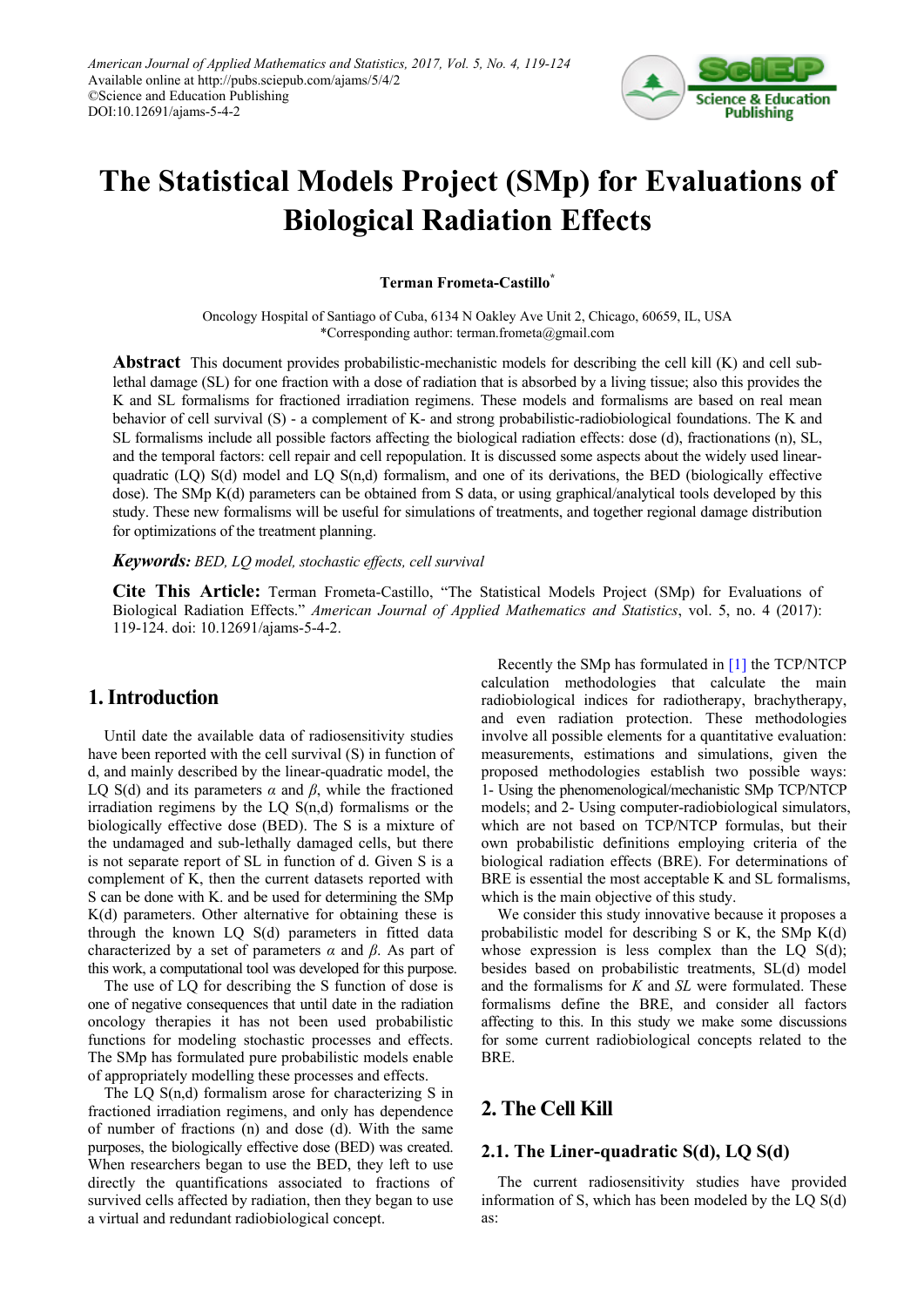$$
LQ S(d) = \exp(-\alpha d - \beta d^2)
$$
 (1)

where  $\alpha$  and  $\beta$ : Parameters of this model *d:* Dose.

The LQ S(d) is not wholly appropriate for describing the S because this and its parameters  $\alpha$  and βare mathematical, and is a non-probabilistic model because its values are in the open interval.  $(0\%; 100\%)$ , S=100% in  $d=0$ , while S=0% in  $d=$  positive infinity. These conditions are wholly out of reality, and are the same for whatever tissue T and radiation R. Nonetheless, the usefulness of this model is evident and demonstrated during many years, conditioned by it has some similarities with the probabilistic function. Ex. S continuously decreases when d increases, and takes values in the previous open interval.

#### **2.2. The SMp K(d)**

The SMp has classified in two types (P1 and P2) the behaviours of the mean values of the following stochastic processes/effects (SP/Es). P1: For values of the independent variable –In RT it is dose that is translated to absorbed energy-  $\leq$  a threshold value (TV) the process is 0%-deterministic, i.e. it will never occur. For values  $\ge$  this threshold, the process is increased when the independent variable  $(IV)$  increases, from  $0\%$  to  $100\%$ , and is stochastic until a determined value of IV where the process becomes 100%-deterministic, i.e. it certainly occurs; and P2: For values of IV  $\le$  a TV, the process is 0%-deterministic. For values  $\geq$  this threshold, the process is increased when IV increases, from 0% to a maximum value, and later it begins to decrease until 0%, at this point the process is 0%-deterministic when IV increases.

Based on the SP/Es type P1, the SMp has formulated a new probabilistic-mechanistic K model:

$$
SMp K(d) = \left(\frac{d - dminK}{dmaxK - dminK}\right)^{pK},
$$
\n
$$
dminK \le d \le dmaxK
$$
\n(2)

where *dminK:* Threshold for cell kill *dmaxK:* Minimum dose for a total cell kill *pK:* Power of this model *(pK>0) d: Dose.*

In *d< dminK* and *d>dmaxK* the cell kill is a respectively 0% and 100% deterministic effect.

The SMp  $K(d)$  or SMp  $S(d)=1-K(d)$  that is purely a probabilistic function, and for this reason it can be used as probabilistic-mechanistic model for describing the mean behavior of the cell kill. In this, K continuously increases when *d* increases, takes values in the closed interval [0%;100%], and defines clearly the stochastic and deterministic regions for each determined tissue T and radiation R in the radiosensitivity studies, because *S=100%* in *d=dminK* and *S=0%* in *d=dmaxK.*

The SMp K(d) parameters can be obtained from the S information, but when the data is not available, a set of parameters can be graphically and/or analytically derived from the equivalence between SMp S(d)model and LQ S(d) with  $\alpha$ ) and  $\beta$ . Ex. There is equivalence between LQ S(d,  $\alpha=0.307$  Gy<sup>-1</sup>,  $\alpha/\beta=10$  Gy) of [\[2\]](#page-4-1) and SMp K(d, *dminK*=0.2 Gy, *dmaxK*=8 Gy, *pK*=0.4).

As part of this study a Matlab application was developed enable of manual and graphically determining the SMp K(d) parameters based on the equivalence between LQ and SMp models; varying the SMp parameters and taking into account the sum of absolute differences of both models, and that LQ model is not a probabilistic function, i.e. it does not clearly define the limits of stochastic and deterministic effects. This application is available through contacts with the authors.

## **3. The Cell Sub-lethal Damage (SL)**

Based on the SP/Es type P2, the SMp has formulated a new probabilistic-mechanistic SL model:

$$
SMp SL(d) = \begin{cases} \left(\frac{d - \text{dminSL}}{\text{dmlSL} - \text{dminSL}}\right)^{PSL1} \\ \text{MaxproofSL } \text{dminSL} \le d \le \text{dmlSL}, \\ \left(\frac{\text{dmaxSL} - d}{\text{dmaxSL} - \text{dmlSL}}\right)^{PSL2} \\ \text{MaxproofSL } \text{dmlSL} \le d \le \text{dmaxSL} \end{cases}
$$
 (3)

where *dminSL*: Threshold for SL

*dmlSL:* Dose with the most likelihood of occurrence for SL

*MaxprobSL:* Maximum probability of SL

*dmaxSL*: Upper limit value for SL. d*maxSL=dmaxK*

*pSL1 and pSL2:* Powers of this model (*pSL1*>0 and *pSL2*>0). In *d< dminSL* and *d>dmaxSL* the cell sub-lethal damage is

a 0%-deterministic effect. The values of *SL(d)* must be<=  $1-(K(d)+U(d))$  for all values of dose.

Nowadys the SMp K(d) parameters have an easy determinations from experiments, simulations or accpetable estimations, while for the SL only we have the choice of estimating their parameters because of the quoted radiosensibility studies only have reported the S in fucntion of dose, and it involves to undamaged cells (U) and SL.

# **4. The Linear Quadratic Cell Survival Formalism, the LQ S(n,d)**

The LQ S(n,d) formalism was created for describing the S for fractioned irradiation regimens; but it is clearly seen this formalism only has dependence of the fractionations (*n*) and dose (*d*). i.e. it does not include all possible factors affecting BRE, like SL and temporal ones. For this reason, this formalism is incomplete.

This formalism is expressed as:

$$
LQ S(n,d) = S(d)^{n}
$$
 (4)

using  $S(d)$  from Eq.(1):

$$
LQ S(n,d) = \exp\left(-\alpha D - \beta \frac{D^2}{n}\right) \tag{5}
$$

where  $D=nd$ , and the parameters  $\alpha$  and  $\beta$  are the same of the Eq.  $(1)$ .

The quantifications of the LQ  $S(n,d)$  were replaced by BED, which is result of processing the exponential part of the Eq. (5), and written as: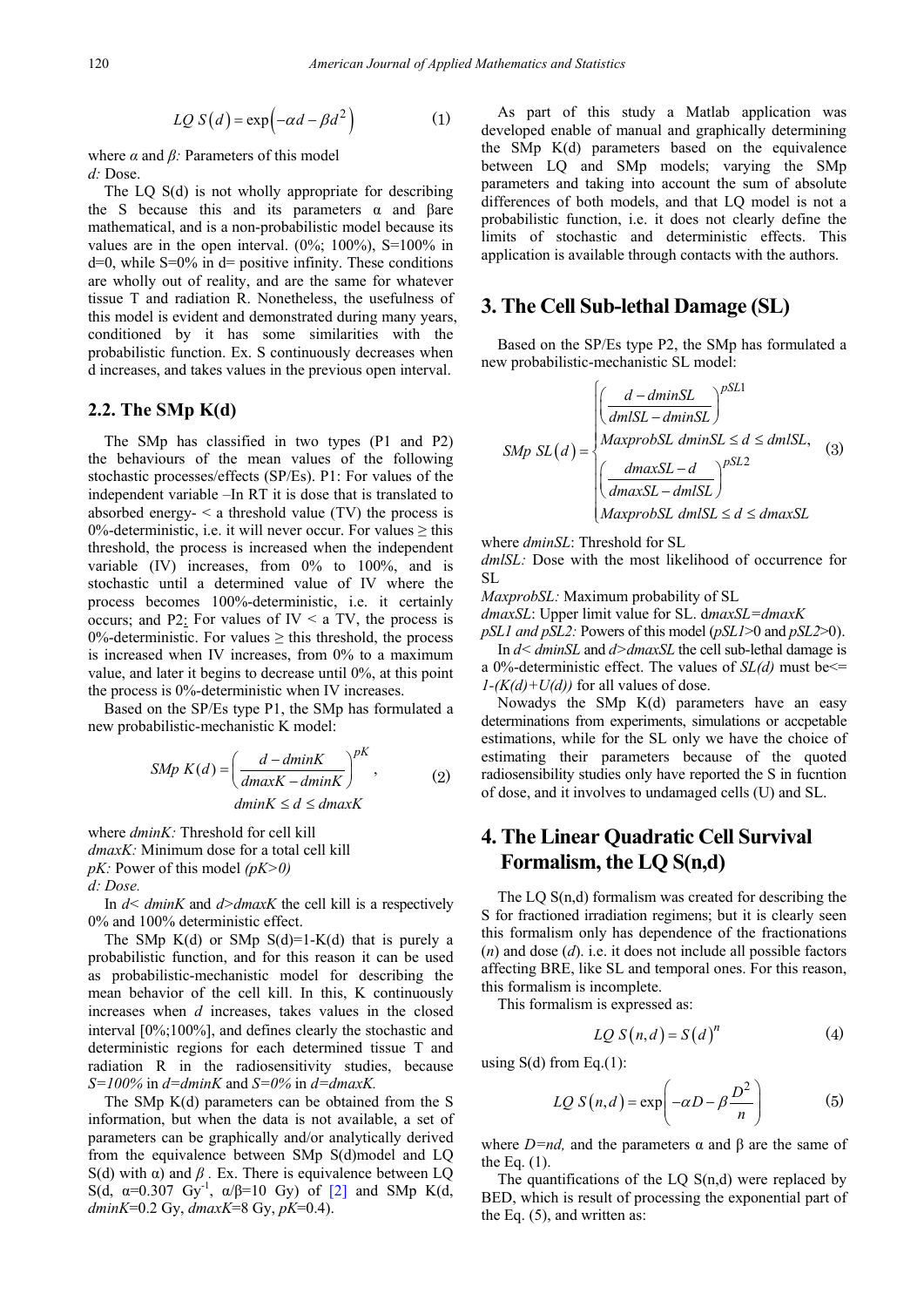$$
BED = D \left[ 1 + \frac{d}{\alpha / \beta} \right]. \tag{6}
$$

The BED is a virtual and redundant radiobiological concept because of this is just a processed sub-part of the LQ S(n,d) formalism, its expression does not model neither physical nor biological quantity, is not associated to a real quantity.

When you create models for establishing the relationships among real quantities, you must not use them for creating new metrics, how has happened with the LQ S(n,d) formalism and the BED.

The LQ  $S(n,d)$  and its derivations, like the BED, are widely used in the conventional radiotherapy [\[3-11\],](#page-4-2) and in the proton therapy  $[12,13,14]$ .

The attempts for fitting mathematically S data have not done only with the LQ S(d), but with the linear-quadraticcubic (LQC) by adding another cubic term to LQ model [\[15\];](#page-4-4) and with a linear model in the high region  $(LQL)$ model) for the high dose range proposed by  $[16]$ . These modeling processes have mathematic foundations, and their parameters are purely mathematical.

The current linear-quadratic, LQ S(d) like our proposed SMp K(d) describes the S information just after the first fraction with a constant dose, other different analysis as [\[17\]](#page-5-0) will be done using the SMp K formalism.

## **5.Irradiation to Living Tissues**

The radiations in their interactions with living tissues can produce: K, SL and undamaged cells (U). These processes are stochastic, and it will be a better understanding of these processes, if these are renamed with probabilistic concepts, such as K with cell kill probability (CKP), SL with cell sub-lethal damage probability (CSLDP) and U with undamaged cells probability (UCP). The CKP will represent the mean quantity of cells that will be killed divided by total number of cells when same volumes of tissue are independently irradiated with a dose *d* in various experiments, while CSLDP and UCP will be associated respectively to sub-lethal damaged and undamaged cells.

As there are primary physical effects (photoelectric, Compton and formation of pairs) for photon interactions with the material, there are primary biological effects in the radiation interactions with a living tissue, such as K and SL.

Just after an irradiation to a living tissue with a constant dose d, in whatever j fraction, the following relationship is valid:

$$
U_j + K_j + SL_j = 1 \tag{7}
$$

where, Uj: Fraction of cells that have not been damaged until the  $j<sup>th</sup>$  fraction

 $K_j$ : Fraction of cells that have been killed until the j<sup>th</sup> fraction

SLj: Fraction of cells that have been sub-lethally damaged until the  $j<sup>th</sup>$  fraction.

Given the cell survival until the  $j<sup>th</sup>$  fraction  $(S_j)$  is a complement of  $K_i$ , then:

$$
S_j = U_j + SL_j. \tag{8}
$$

The current reports of radiosensitivity studies use to  $S(d)$ , which is a mixture of  $U(d)$  and  $SL(d)$ , how is shown in the previous equation.

In an irradiated living tissue with  $n > 1$ , you must consider the SL and the temporal factors: the cell repair and cell repopulation, then after an inter-fraction time, for fractions  $i \geq 2$  is valid, if it is assumed the cells die only by radiation:

$$
U_j + R_j + K_j + (SL_j - R_j) - P_j = 1
$$
 (9)

where Uj: Fraction of cells that have not been damaged until the  $j<sup>th</sup>$  fraction

 $R_i$ : Fraction of cells that have been repaired until the j<sup>th</sup> fraction

 $K_i$ : Fraction of cells that have been killed until the j<sup>th</sup> fraction

SLj: Fraction of cells that have been sub-lethally damaged until the  $j<sup>th</sup>$  fraction

Pj: Ratio of repopulated cells and total number of cells until the  $j<sup>th</sup>$  fraction

Given:

$$
UC_j = U_j + R_j + P_j \tag{10}
$$

here, UC<sub>i</sub>: Fraction of cells that are undamaged until the j<sup>th</sup> fraction; and

$$
SLC_j = SL_j - R_j \tag{11}
$$

where, SLC<sub>j</sub>: Fraction of cells that are sub-lethally damaged until the  $j<sup>th</sup>$  fraction.

Combining Eq. (9) and Eq. (10), then

$$
UC_j = 1 + 2P_j - K_j - (SL_j - R_j).
$$
 (12)

# **6. The SMp K and SL Formalismsfor Fractioned Irradiations**

The treatments involving ionizing radiations are fractionated and performed with dose into the stochastic regions aimed to get the best possible efficacy of tumor control and the least possible complications in the normal tissues.

According to definition of K for *n* fractions with dose *d*, then:

$$
K = \frac{1}{TNC} \left( n_1(d) + \sum_{i=2}^{n} n_i(d, sl_{i-1}, r_{i-1}, (Tk, p_{i-1})) \right) (13)
$$

where n: Number of fractions

TNC: Total number of cells

 $n_1(d)$ : Number of killed cells in the first fraction.

 $sl_{i-1}$ : Number of sub-lethal damaged cells before  $i<sup>th</sup>$ fraction.

 $r_{i-1}$ : Number of repaired cells before  $i<sup>th</sup>$  fraction.

 $p_{i-1}$ : Number of repopulated cells before  $i<sup>th</sup>$  fraction.

 $T_k$ : Time when the tumor repopulation begins.

n<sub>i</sub>(d): Number of killed cells in the fractions i $\geq 2$  that depends of d,  $sl_{i-1}$ ,  $r_{i-1}$ , Tk and  $p_{i-1}$ .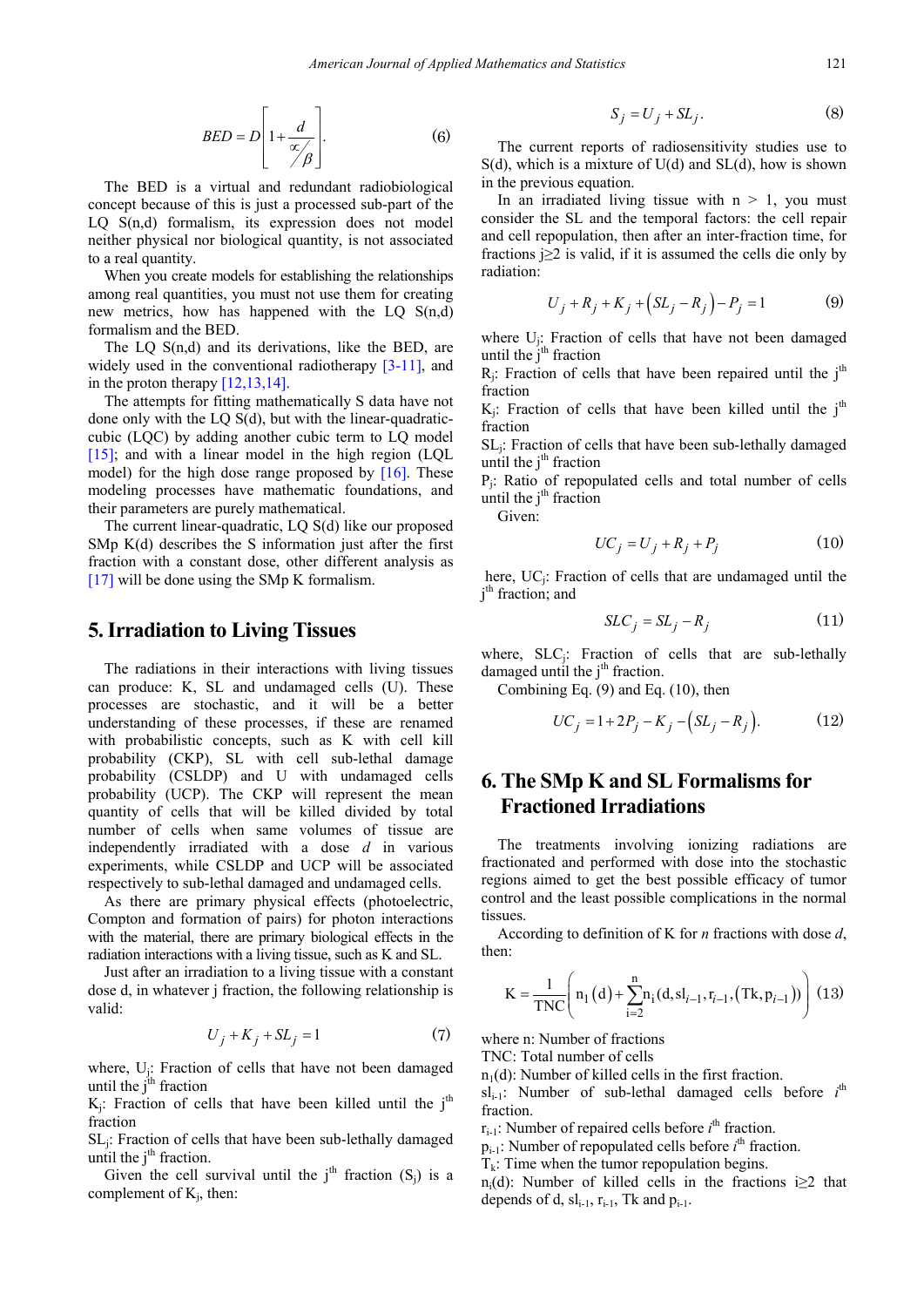Based on successive determinations of the K and SL expressions for n-fractions, and considering the Eq. (10) and Eq. (11), it was obtained the expressions from Eq. (14) to Eq. (19) represent the SMp K and SL formalisms for fractioned irradiations and function of: dose (d), number of fractions (n), cell sub-lethal damage (SL), cell repair (Rt), cell repopulation (Pt), and time when the tumor repopulation begins (Tk):

$$
K(d, n, SL, Rt, (Tk, Pt)) = K(d) + \sum_{j=2}^{n} K_j
$$
 (14)

$$
SL(d, n, SL, Rt, (Tk, Pt)) = \begin{cases} SL(d), j = 1\\ SL_{j \ge 2}, j \ge 2 \end{cases}
$$
 (15)

where  $K(d)$ : Cell kill for the first fraction with dose d  $K_i$ : Cell kill for fractions further the first one

SL(d): Cell sub-lethal damage for the first fraction  $SL<sub>i>2</sub>(d)$ : Cell sub-lethal damage for fractions further the first one

$$
K_{j\geq 2} = UC_{j-1}K(d) + SLC_{j-1}Kerff(d) \tag{16}
$$

$$
SL_{j\geq 2} = UC_{j-1}SL(d) + SLC_{j-1}SLeff(d)
$$
 (17)

where  $UC_{j-1}$ : Fraction of cells that are undamaged before the  $j<sup>th</sup>$  fraction

 $SLC_{i-1}$ : Fraction of cells that are sub-lethally damaged before the  $j<sup>th</sup>$  fraction

Keff(d): Effective  $K(d)$ , which is related to contributions to K from  $SLC_{i-1}$ .

SLeff(d): Effective SL(d), which is related to contributions to  $SL$  from  $SLC_{i-1}$ .

Substituting the terms  $UC_{i-1}$  and  $SLC_{i-1}$  according to their relationships of the Eq. (10) and Eq. (11), in the Eq. (16) and Eq. (17), then:

$$
K_{j\geq 2} = \left(1 + 2P_{j-1} - \sum_{i=1}^{j-1} K_i - (SL_{j-1} - R_{j-1})\right) K(d)
$$
  
+ 
$$
\left(SL_{j-1} - R_{j-1}\right) Keff(d)
$$
  

$$
SL_{j\geq 2} = \left(1 + 2P_{j-1} - \sum_{i=1}^{j-1} K_i - (SL_{j-1} - R_{j-1})\right) SL(d)
$$
  
+ 
$$
\left(SL_{j-1} - R_{j-1}\right) SLeft(d).
$$
 (19)

There is a range of sub-lethal damages, for this reason in the formalisms for K and SL the effective  $K(d)$  and SL(d) (respectively Keff(d) and SLeff(d)) are used, which are related to contributions to K and SL from the sublethal damaged cells.

Given Keff(d) and SLeff(d) involve sub-lethal damaged cells: *dminKe*<*dminK*, *dmaxKe*<*dmaxK*, dminSLe<dminSL, dmlSLe<dmlSL, and *dmaxSLe*<*dmaxSL*. On the other hand, given Keff(d) and SLeff(d) are related to the same respective processes  $K(d)$  and  $SL(d)$ , then the following assumptions will be considered: *pKe=pK*, *p1SLe=p1SL*, p2SLe=p2SL, and *MaxprobSLe=MaxprobSL*.

During a *n*-fractioned irradiation with dose *d*, the mean outcomes for K, SL and U function of the total absorbed dose (*D=nd*) shows how these are respectively associated to stochastic effects SMp type P1, P2 and P3, since from Eq. (7) you can see that in very low values of D, Uj=100%, and when Uj begins to decrease SL; gradually increases although some cells are repaired. For low values of D,  $K_i$ appears. At this point,  $U_i$  keeps its decrease,  $K_i$  slowly increases and SL<sub>i</sub> increases until a maximum value. Later as  $K_i$  increases due to this quantity is additive, and  $U_i$ decreases until 0%, SL<sub>i</sub> decreases until zero too.

For the new SMp formulations, this work is based on the following probabilistic-radiobiological foundations:

- 1. The SMp K(d) model is based on the well-known mean behavior of S in function of dose (d), the S is a complement of K; i.e. *S(d)=1-K(d),* and the similarities that the non-probabilistic LQ S(d) model has with the probabilistic one, in particular the SMp S(d). We have demonstrated how SMp S(d) is more appropriate than the LQ S(d) model for describing S.
- 2. The SMp SL(d) model is based on the general laws derived from a probabilistic analysis, Eq. (7) and Eq, (8), and the own definitions and characteristics of its radiobiological components, and we can demonstrate why SL is a stochastic effect SMp type P2. For example, taking the habitually used S, which is a mix of U and SL  $(S(d)=U(d)+SL(d))$  you can define the two deterministic regions for SL=0%, where S=100% and U=100%; and S=0% and U=0%. Besides, it is logic if SL has two 0%-deterministic regions, then it has a maximum value into its stochastic region. Nowadays there is not experimental data concerning SL in function of doses (d), so its parameters should be estimated following the probabilistic and radiobiological constraints of this process. Ex. Radiobiologically the minimum dose for SL (*dminSL*) must be < minimum dose for K (*dminK*); and from a probabilistic point of view, the maximum probability for SL (*MaxprobSL*) must be  $\leq 1-(K(d)+U(d))$  evaluated in dose where *SL(d) =MaxprobSL*, the *dmlSL* (See the Eq. (7) and Eq. (8)). The *SL(d)* is maximum where  $K(d) + U(d)$  is minimum.
- 3. The SMp K and SL formalisms are based on the general laws derived from probabilistic analysis, like Eq. (9) – Eq. (12), as well as the Eq. (16) – Eq. (17) that represent the two possibilities for contributions to cell kill. In Eq.  $(18)$  the LQ S $(n,d)$ formalism is a rare case for  $SL_{i-1}=R_{i-1}$  and  $P_{i-1}=0$ , because all cellular damages are not repairable nor the damaged cells are not repaired during interfraction time. The latter may be fulfilled for daily fractioned treatments, while the former is a condition very difficult to be satisfied, as well as the cell repopulation should not be omitted.

## **7. The Biological Radiation Effect**

The quantifications of the radiation damage in living tissues can be done through K and SL that are direct biological effects of the radiation in its interactions with these tissues. It allows speaking quantitatively of the cumulative BRE, which is better than the cumulative of the BED, and better than the physical measure, the absorbed dose. The determinations of BRE will allow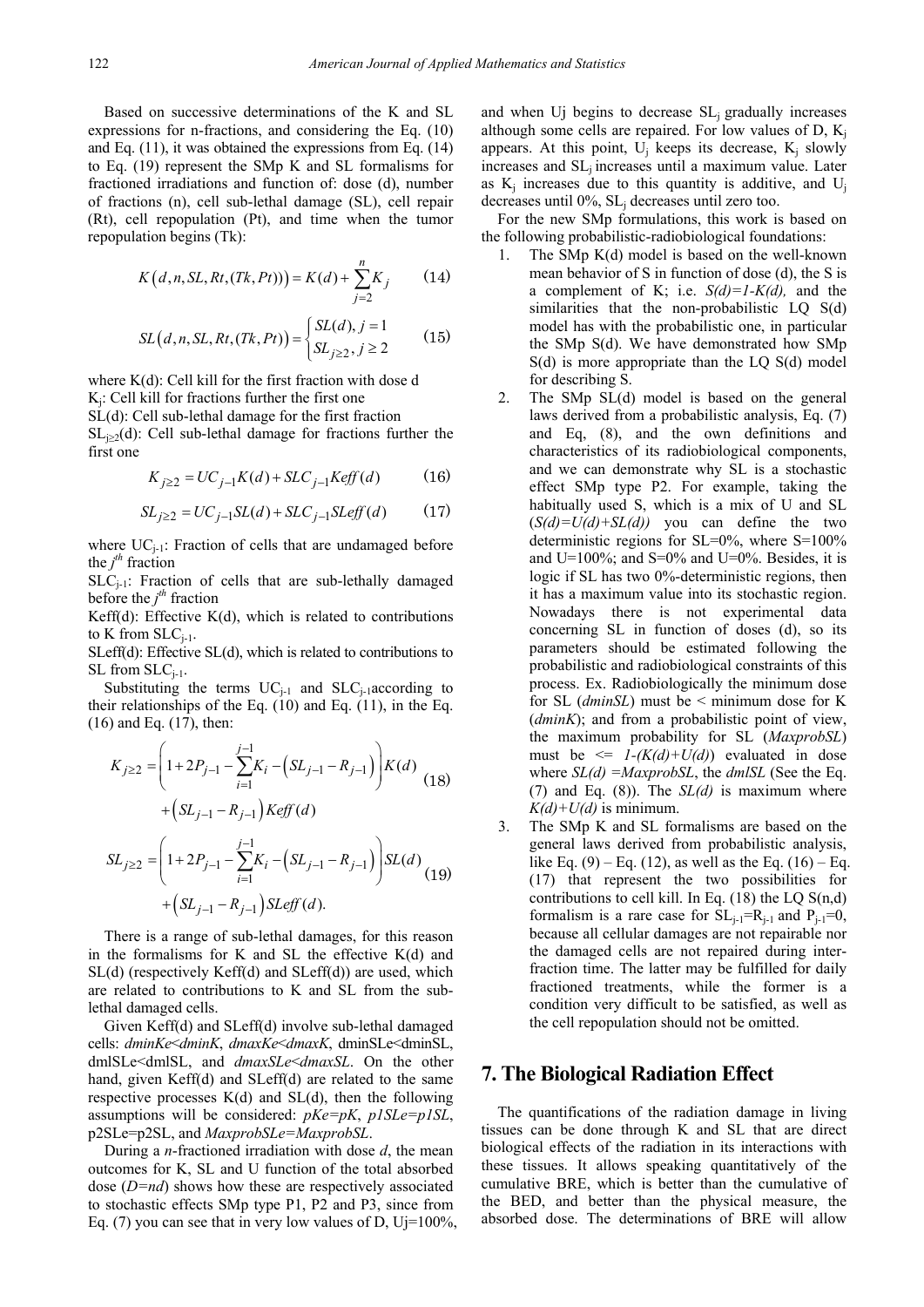being used in the general expressions of the SMp TCP/NTCP models as independent variables instead dose variables, and in the computational-biological simulators that calculate TCP/NTCP without employing formulas of these radiobiological indices, but by using the own probabilistic definitions of these based on BRE criteria.

These formalisms will allow developing simulations for *n* fractions with better results than those obtained in  $[18,19]$  where K and SL were used for only one fraction; as well as together the regional damage distribution for optimizations of the treatment planning how is describe[d \[20\].](#page-5-2)

When a tissue volume *V* is irradiated with a non-uniform dose distribution and dose per fraction *di* in each fraction of volume *vi,* considering an uniform cell density in *V*, the K and SL for non-uniform dose distributions were obtained as:

$$
K = \sum v_i K_i \tag{20}
$$

$$
SL = \sum v_i SL_i \tag{21}
$$

where  $K_i$ : Fraction of cells that have been killed in  $v_i$ SLj: Fraction of cells that have been sub-lethally damaged in vi.

Although K and SL define BRE, the final evaluations of biological damages could be done through an equivalent K (Keq), where  $Keq \equiv BRE(K,SL)$ .

## **8. Conclusion**

Given our proposing SMp S(d) models is a probabilistic function (PF), and it has common elements with the LQ S(d), the SMp model will be applicable; and according to negative remarks pointed out to well-established, clinically validated, LQ S(d) model in clinical radiobiology, even the SMp S(d) could replace to this. Until date for fitting real datasets concerning radiosensitivity mathematical models have been used, in particular the LQ S(d) that has some similarities with the probabilistic models. All datasets, which have been fitted with models that have similarities with PFs can also be fitted with these.

The cell sub-lethal damage (SL) effect has been probabilistically characterized, which allowed obtaining a probabilistic model for this in function of the dose, the SMp SL(d). Given nowadays there is not separate experimental data concerning of this process, its model parameters should be estimated following the its probabilistic and radiobiological constraints.

The LQ S(n,d) formalism considers only as factors affecting biological radition effects (BRE), the dose(d) and the fractionation (n), so it is incomplete. All derivations from LQS(n,d) formalism, like biologically effective dose (BED), and the models using this formalism are incomplete too. This formalism is a rare case of the SMp K formalism.

The SMp K and SL formalisms that define to the BRE are complete becasuse they are fucntion of all factors affecting to this.

The SMp K(d) is based on real data of cell survival or cell kill; while the SL(d) model, the K and SL formalisms are based on strong probabilistic and radiobiological foundations.

We have provided some conclusions, such as: 1-The widely used BED is only a processed sub-part of the incomplete LQ S(n,d) formalism, and a virtual-redundant radiobiological concept; and 2- There is not BED, but BRE define by K and SL formalisms, so the BED must be replaced by the BRE, because of treating virtual and redundant concepts is anti-pedagogical.

## **Acknowledgements**

The most sincere acknowledgement to the Dr. Raul Piseaux-Aillon (Co-Founder of the SMp) for his appreciable contributions and advices.

## **References**

- <span id="page-4-0"></span>[1] Jang S, Frometa-Castillo T, Pyakuryal AP, Sio T, Piseaux R, Acosta S, Ocana K., *"The Statistical NTCP and TCP models in the Proton therapy"*, Med. Phys. 43, 3451, 2016.
- <span id="page-4-1"></span>[2] Uzan J, Nahum AE., *"Radiobiologically guided optimisation of the prescription dose and fractionation schemme in radiotherapy using BioSuite"*, The British Jounal of Radiology, 85, 1279-1286, 2012.
- <span id="page-4-2"></span>[3] Jones B, Al Morgan D., *Radiobiological Modelling in Radiation Oncology.* The British Institute of Radiobiology. Chapter 4, Radiotherapy fraction; p. 51-76, 2007.
- [4] Fowler JP., *"21 years of Biologically Effective Dose".* Br J Radiol.; 83(991): 554-568, 2010.
- [5] Dale R, Deehan C., *Radiobiological Modelling in Radiation Oncology*. The British Institute of Radiobiology. Chapter 4, Brachytherapy; p. 113-136, 2007.
- [6] Hoffmann A, Nahum AE., *"Fractionation in normal tissues: the (α/β)eff concept can account for dose heterogeneity and volume effects"*, Phys. Med Biol. 58: 6897-6914, 2013.
- [7] American Association of Physicists in Medicine AAPM Report No.166, *"The Use and QA of Biologically Related Models for Treatment Planning",* 2012.
- [8] El Naqa I, Suneja G, Lindsay PE, Hope HJ, Alaly JR, Vicic M, Bradley JD, Apte A, Deasy JO., *"Dose response explorer: an integrated open-source tool for exploring and modelling radiotherapy dose-volume outcome relationships"*, Phys Med Biol;51: 5719-35, 2006.
- [9] El Naqa I, Pater P, Seuntjens J., *"Monte Carlo role in radiobiological modelling of radiotherapy outcomes".* Phys. Med. Biol. 57 R75- R97, 2012.
- [10] Holloway RP, Dale R., *"Theoretical implications of incorporating relative biological effectiveness into radiobiological equivalence relationships"*, Br J Radiol; 86:20120417, 2013.
- [11] Dale R.,*" Use of the Linear-Quadratic Radiobiological Model for quantifying kidney response in targeted radiotherapy".* Cancer radiotherapy & Radiopharnaceuticals, Vol. 19, No. 3. p. 363-370, 2004.
- <span id="page-4-3"></span>[12] Carabe-Fernandez A, Dale RG, Jones B., *"The incorporation of the concept of minimum RBE (RBE min) into the linear-quadratic model and the potential for improved radiobiological analysis of high-LET treatments*", International Journal of Radiation Biology, vol. 83, no. 1, pp. 27-39, 2007.
- [13] Fager M., *"Radiobiological plan optimization in proton therapy for prostate tumors using a patched integrated edge [pie] technique"*, [master's thesis]. Pennsylvanian: University of Pennsylvania, 2013.
- [14] Ramos-Méndez J, Perl J, Schümann J, Shin J, Paganetti H, Faddegon B., *"A framework for implementation of organ effect models in TOPAS with benchmarks extended to proton therapy"*, Phys. Med. Biol. 60: 5037-5052, 2015.
- <span id="page-4-4"></span>[15] Joiner MC, Van der Kogel A., Basic Clinical Radiobiology Fourth Edition, CRC Press, 2009.
- <span id="page-4-5"></span>[16] Park C, Papiez L, Zhang S, Story M, Timmerman RD.,*" Universal survival curve and single fraction equivalent dose: useful tools in*